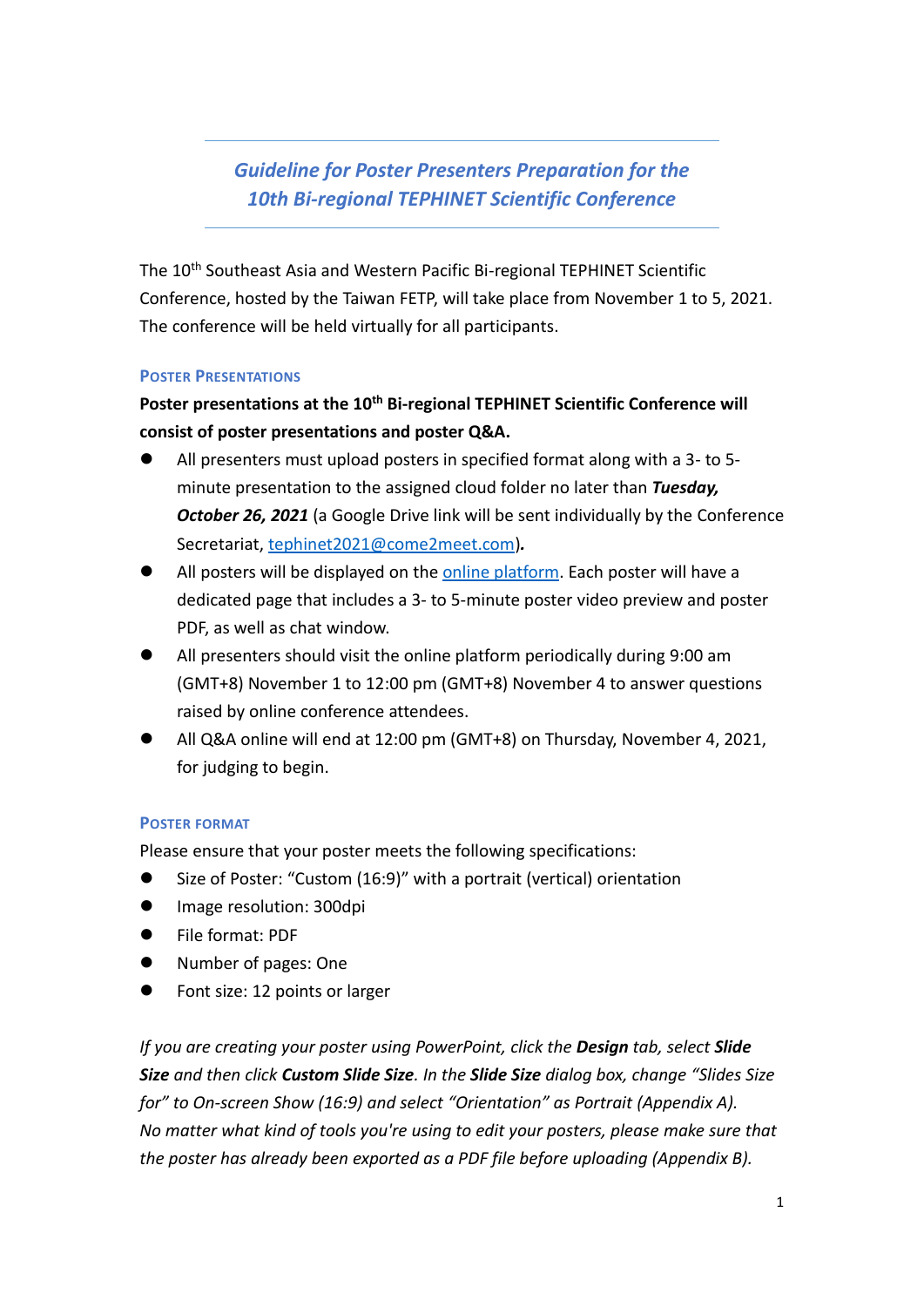#### **VIDEO FORMAT**

Presenters need to film a video **no longer than 5 minutes** with **720p resolution** and upload it as an **MP4 file**. Any filming device is acceptable. For presenters using cellphones for filming, please place the phone horizontally to film; the videos will be better for viewing.

#### **POSTER PRESENTATION ONLINE PLATFORM**

An online [platform](https://bi-regional2021.aoetek.com/) has been set up specifically for this conference. After logging into the online platform, go to the "Posters" webpage, there you can see your poster and video. You can leave your message and reply questions or comments at the chat room.

The [online platform](https://bi-regional2021.aoetek.com/) will be open at 9:00 am (GMT+8) on Monday, November 1, 2021. To log into the online platform, please use the email you used for registration and the confirmation number you received after registration [\(https://bi](https://bi-regional2021.aoetek.com/)[regional2021.aoetek.com/\)](https://bi-regional2021.aoetek.com/). If you have any technical issues, please contact the Conference Secretariat at [tephinet2021@come2meet.com](mailto:tephinet2021@come2meet.com).

## **OVERVIEW: POSTER PRESENTATIONS OF SCIENTIFIC PAPERS**

A poster provides a visual summary of scientific projects and generate active discussion with conference delegates on an individual basis.

Simplicity is key. The presentation should discuss the poster but should not be used to introduce new findings or information. Keep to the point. Show only enough data to support your conclusions. Poster should contain high level points, and if the viewer would like more information, they can strike up conversation or visit the full abstract.

## **TIPS ON PREPARING POSTERS**

## *Lettering (Font)*

- Lettering (font) in the poster: Do not use fonts smaller than 12 points.
- ⚫ For titles, capitalize the first letter of each main word (nouns, verbs, adjectives, and adverbs). Apply this to the poster title and titles of tables, graphs, charts, pictures, and maps. Writing in all capital letters should be reserved for acronyms and other abbreviations.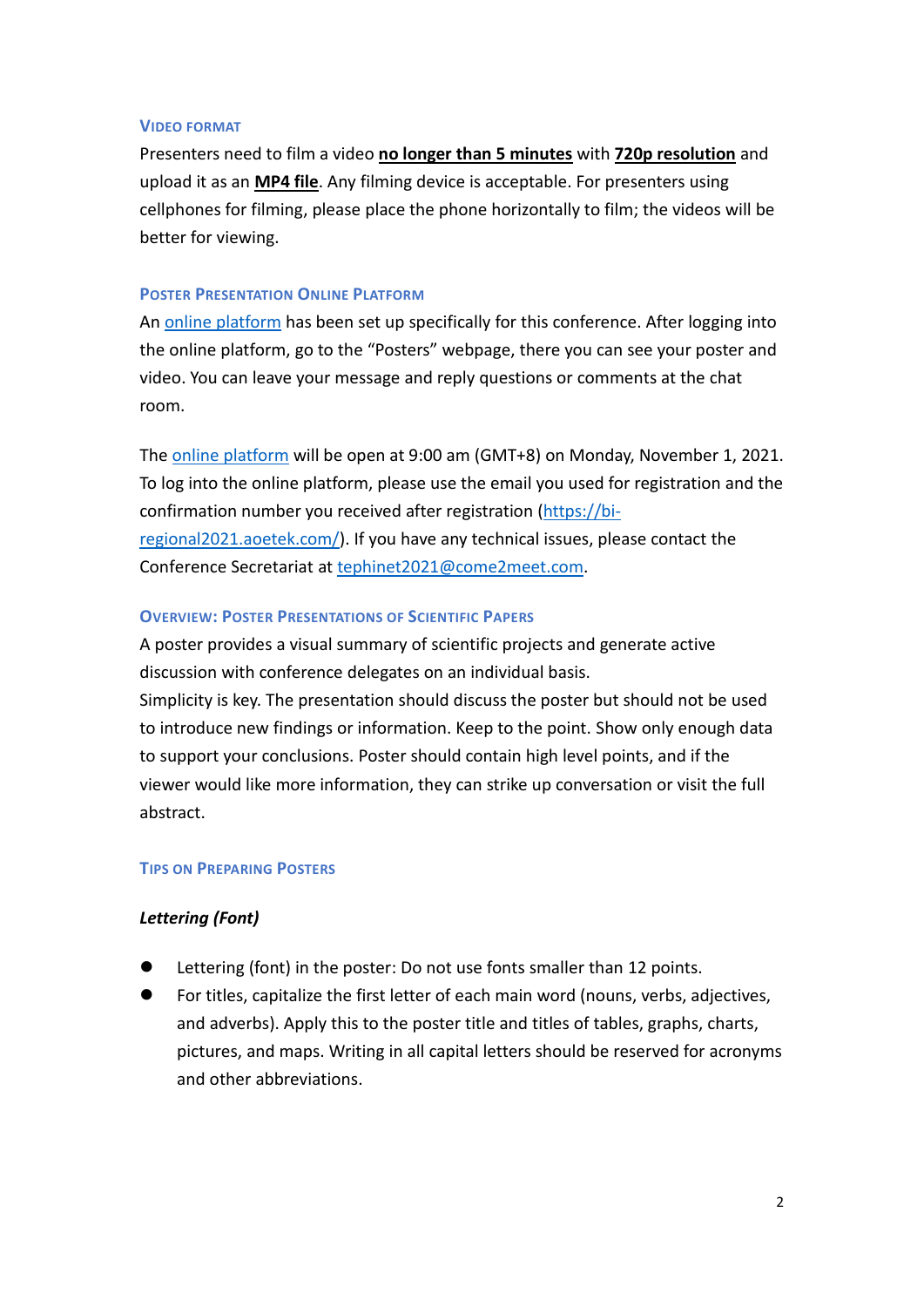## *Visuals*

- ⚫ Present numerical data in the form of graphs, charts, or simple tables.
- ⚫ Visuals should be simple and bold. Leave out unnecessary details.
- ⚫ Make sure that any visual can "stand alone" (i.e., graph axes are properly labeled, maps have north arrows and distance scales, symbols are explained, etc.).
- ⚫ Use color to enhance comprehension, not to decorate the poster.
- ⚫ Make sure that the text and the visuals are integrated. Figures should be numbered consecutively according to the order in which they are first mentioned in the text. Each visual should have a brief title.

## *Inserting Key Thesis Statement*

- ⚫ To avoid cluttering the presentation, the poster should be high level only with clear points.
- ⚫ In this section of the poster, you will insert the single most important idea or take away message from the work being presented. The statement will stand as a point of reference for your entire study. It will also help attendees to digest information more effectively.
- ⚫ An example to follow to write your thesis is the "SOCO" method which stands for Single Overriding Communication Objective. The SOCO is described as: "What is the ONE message you want the audience to take away from this study?" That is your main sentence.

#### *Text*

- ⚫ Keep the text brief. Avoid long blocks of text. Use bullet points if possible. Use text to (a) introduce the study (what hypothesis was tested or what problem was investigated? Why was the study worth doing?), (b) explain visuals and direct viewers' attention to significant data trends and relationships, and (c) state/explain the interpretations that follow from the data.
- ⚫ Avoid presenting numerical data in bulleted lists or buried in text. Use tables and graphics.
- ⚫ Cite and reference any sources of information other than your own, just as you would do with a research paper. The "References Cited" is placed at the end of the poster.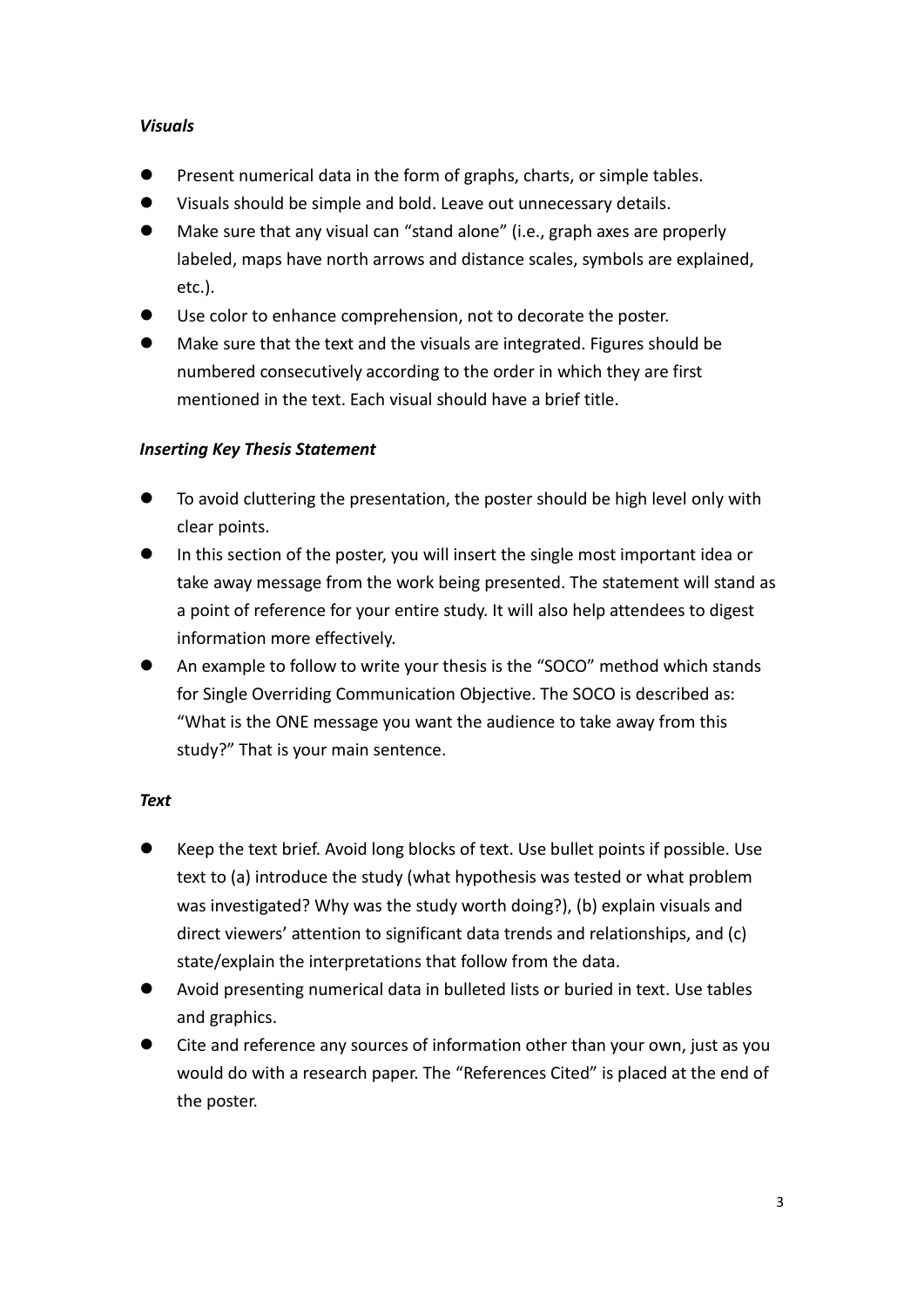# **APPENDIX A**

# **CREATING A 16 X 9 POWERPOINT WITH A PORTRAIT (VERTICAL)**

| 日<br>项<br>σ<br>$\circ$                                                                                                                                                                                                                                                                                                                                                                                                                    | Sample Presentation - PowerPoint                                                                                                                                                                                                                                                                                                                                                                                                                                                                                                                                                                                                    | <b>ED Service</b><br><b>O</b>                                                            |
|-------------------------------------------------------------------------------------------------------------------------------------------------------------------------------------------------------------------------------------------------------------------------------------------------------------------------------------------------------------------------------------------------------------------------------------------|-------------------------------------------------------------------------------------------------------------------------------------------------------------------------------------------------------------------------------------------------------------------------------------------------------------------------------------------------------------------------------------------------------------------------------------------------------------------------------------------------------------------------------------------------------------------------------------------------------------------------------------|------------------------------------------------------------------------------------------|
| Design<br>File<br>Home<br>Inser                                                                                                                                                                                                                                                                                                                                                                                                           | Q Tell me what you want to do<br><b>Slide Show</b><br><b>Animations</b><br><b>Review</b><br>View<br><b>Transitions</b>                                                                                                                                                                                                                                                                                                                                                                                                                                                                                                              | TeachUcomp Teacher Q Share                                                               |
| Aa<br>Aa<br><b>Pid</b><br><b>NORTHERN</b><br><b>PO ME DO 100 ME RE</b><br><b><i>DRINGER COMPANY</i></b><br>$\sim$                                                                                                                                                                                                                                                                                                                         | A <sub>G</sub><br>A <sub>a</sub><br>Aα<br>Ao<br>------<br>------<br><b>WEB RESERVANT</b><br><b>BOOK OF THE WORK</b><br>m.<br><b></b><br><br>Themes<br>Variants                                                                                                                                                                                                                                                                                                                                                                                                                                                                      | $5^{\circ}$<br>Slide<br>Format<br>Size - Bac <mark>eground</mark><br>Customize<br>A<br>⋤ |
| Sangle Presentation<br>$\sim$<br>m<br>$\sim$<br>$\overline{c}$<br><b>Denver Siles</b><br>and the second contract of an extent of<br><b>Inc.</b><br>$\sim$<br>$\sim$<br>3<br>Two Correct Issue<br>E<br>ö<br>$\frac{1}{2}$<br>Δ<br>÷<br>$\overline{\phantom{a}}$<br>Section Header<br>$_{\sim}$<br>÷<br>5<br><b>Read Facebook</b><br>m<br>the company of the company's the<br>÷<br>Click to add notes<br>6<br><b>Engineeri As Teasimumi</b> | $\overline{\phantom{a}}$<br>$\times$<br>Slide Size<br>Slides sized for:<br>Orientation<br>On-screen Show (4:3)<br>$\backsim$<br>Slides<br>On-screen Show (4:3)<br>$\overline{\mathbf{3}}$<br><b>O</b> Portrait<br>Letter Paper (8.5x11 in)<br>$O$ Landscape<br>Ledger Paper (11x17 in)<br>tation<br>Notes, Handouts & Outline<br>A3 Paper (297x420 mm)<br>A4 Paper (210x297 mm)<br>$\odot$ Portrait<br>Scratch<br>B4 (ISO) Paper (250x353 mm)<br>$O$ Landscape<br>B5 (ISO) Paper (176x250 mm)<br>35mm Slides<br>OK<br>Cancel<br>Overhead<br>Banner<br>4<br>On-screen Show (16:9)<br>On-screen Show (16:10)<br>Widescreen<br>Custom. |                                                                                          |
| $\frac{1-\alpha}{\alpha-1}$<br>E<br>$\overline{\phantom{a}}$<br>Slide 1 of 7                                                                                                                                                                                                                                                                                                                                                              | $rac{10}{100}$<br>≟ Notes <b>III</b> Comments<br>回                                                                                                                                                                                                                                                                                                                                                                                                                                                                                                                                                                                  | $+ 58%$ $23$<br>ਦਾ                                                                       |

## **ORIENTATION**

In order to ensure the visibility of your poster, please follow the steps to setup your power point.

- Step 1: click the "**Design**" icon.
- Step 2: click the "**Slide Size**".
- Step 3: please make sure your orientation is "**Portrait**".
- Step 4: choose "**On-screen Show (16:9)**"